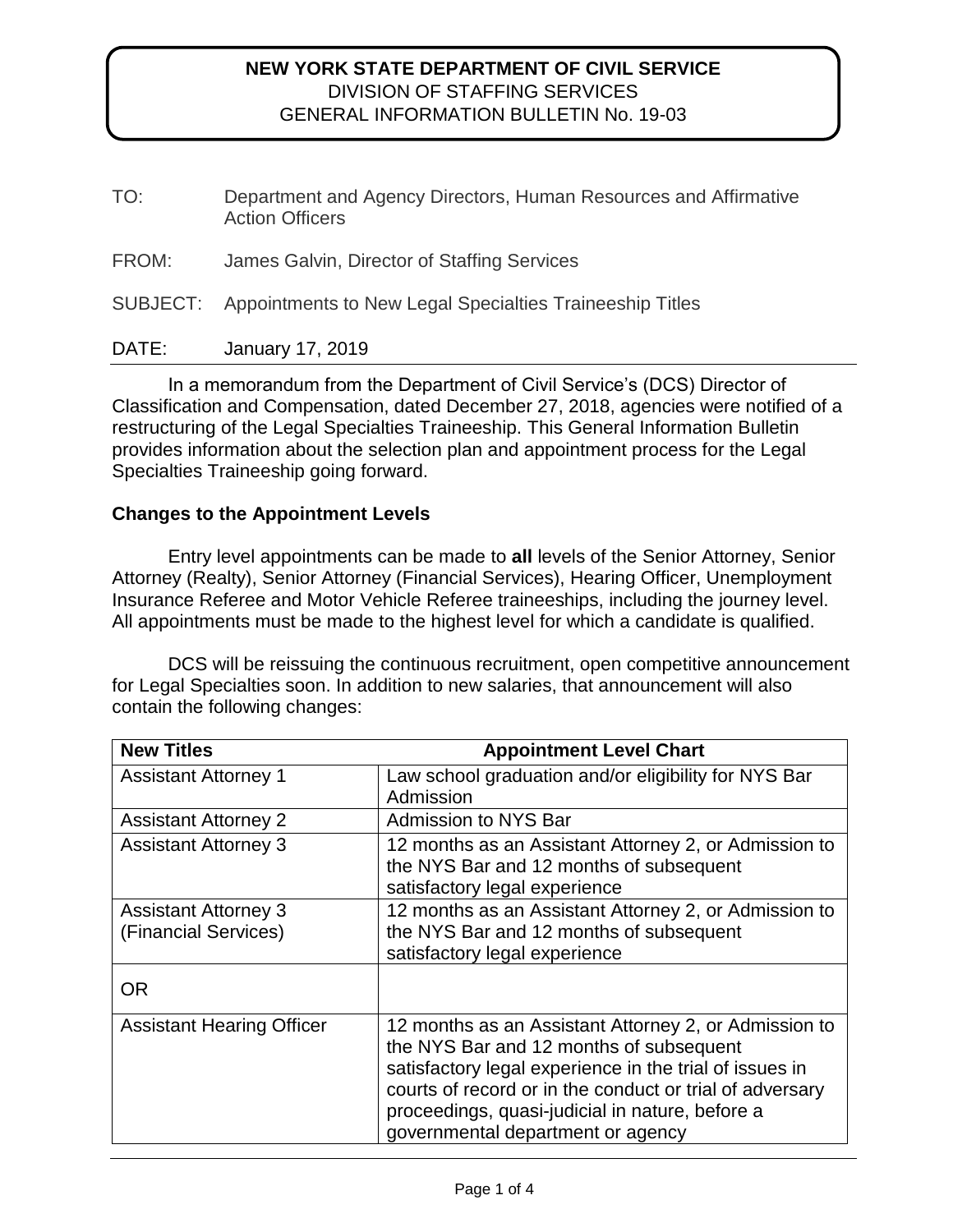| <b>New Titles</b>                                                                                                            | <b>Appointment Level Chart</b>                                                                                                                                                                                                                                                                                                                                                   |
|------------------------------------------------------------------------------------------------------------------------------|----------------------------------------------------------------------------------------------------------------------------------------------------------------------------------------------------------------------------------------------------------------------------------------------------------------------------------------------------------------------------------|
| <b>Assistant Motor Vehicle</b><br>Referee / Assistant Motor<br>Vehicle Referee (Spanish<br>Language)                         | 12 months as an Assistant Attorney 2, or Admission to<br>the NYS Bar and 12 months of subsequent<br>satisfactory legal experience in the trial of issues in<br>courts of record or in the conduct or trial of adversary<br>proceedings, quasi-judicial in nature, before a<br>governmental department or agency                                                                  |
| <b>Assistant Unemployment</b><br><b>Insurance Referee /Assistant</b><br>Unemployment Insurance<br>Referee (Spanish Language) | 12 months as an Assistant Attorney 2, or Admission to<br>the NYS Bar and 12 months of subsequent<br>satisfactory legal experience in the trial of issues in<br>courts of record or in the conduct or trial of adversary<br>proceedings, quasi-judicial in nature, before a<br>governmental department or agency                                                                  |
| <b>Senior Attorney</b>                                                                                                       | 12 months as an Assistant Attorney 3, or Admission to<br>the NYS Bar and 24 months of subsequent<br>satisfactory legal experience                                                                                                                                                                                                                                                |
| Senior Attorney (Realty)                                                                                                     | 12 months as an Assistant Attorney 3, or Admission to<br>the NYS Bar and 24 months of subsequent<br>satisfactory legal experience                                                                                                                                                                                                                                                |
| Senior Attorney (Financial<br>Services)                                                                                      | 12 months as an Assistant Attorney 3(Financial<br>Services), or Admission to the NYS Bar and 24<br>months of subsequent satisfactory legal experience                                                                                                                                                                                                                            |
| <b>OR</b>                                                                                                                    |                                                                                                                                                                                                                                                                                                                                                                                  |
| <b>Hearing Officer</b>                                                                                                       | 12 months as an Assistant Hearing Officer, or<br>Admission to the NYS Bar and 24 months of<br>subsequent satisfactory legal experience in the trial of<br>issues in courts of record or in the conduct or trial of<br>adversary proceedings, quasi-judicial in nature, before<br>a governmental department or agency                                                             |
| Motor Vehicle Referee/Motor<br>Vehicle Referee (Spanish<br>Language)                                                         | 12 months as an Assistant Motor Vehicle<br>Referee/Assistant Motor Vehicle Referee (Spanish<br>Language), or Admission to the NYS Bar and 24<br>months of subsequent satisfactory legal experience in<br>the trial of issues in courts of record or in the conduct<br>or trial of adversary proceedings, quasi-judicial in<br>nature, before a governmental department or agency |
| Unemployment Insurance<br>Referee/Unemployment<br>Insurance Referee (Spanish<br>Language)                                    | 12 months as an Assistant Unemployment Insurance<br>Referee/Assistant Unemployment Insurance Referee<br>(Spanish Language), or Admission to the NYS Bar<br>and 24 months of subsequent satisfactory legal<br>experience in the trial of issues in courts of record or<br>in the conduct or trial of adversary proceedings, quasi-                                                |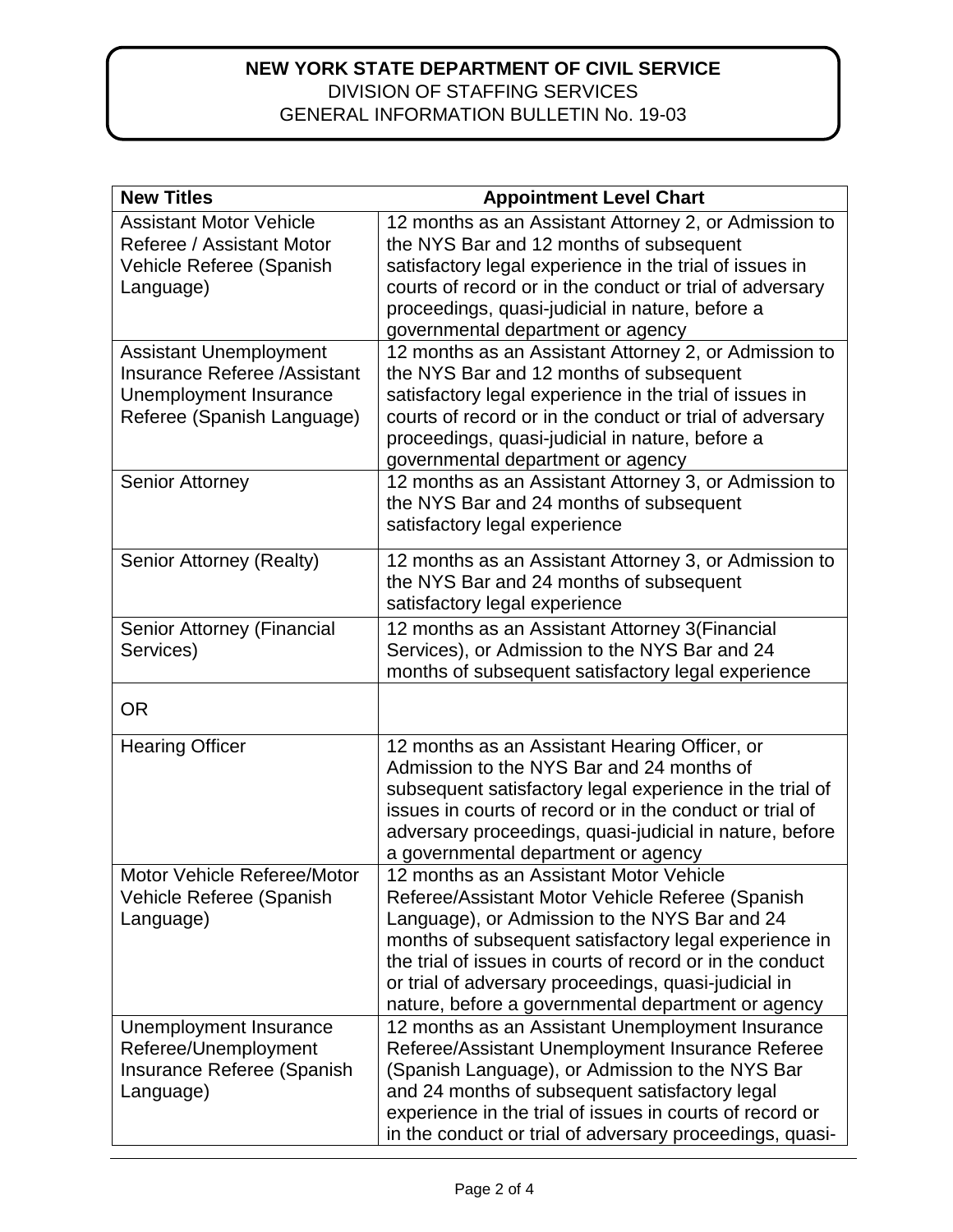| <b>New Titles</b> | <b>Appointment Level Chart</b>                                    |
|-------------------|-------------------------------------------------------------------|
|                   | judicial in nature, before a governmental department<br>or agency |

#### **Impact on Current Procedures**

Until a new examination is announced, agencies will continue to use the current Legal Specialties managed placed continuous recruitment examination process to fill positions:

**LISTS:** The profile submission process has not changed.

**LERTS:** LERTs will look the same, with the candidates' appointment levels remaining as follows:

- a) Law school graduation or equivalent, but not admitted to NYS Bar;
- b) NYS Bar admitted; or
- c) NYS Bar admitted and 12 months or more subsequent satisfactory legal experience.

The selection process will also remain the same. The final appointment level will depend on the candidate's eligibility and **must** be made to the highest level for which the eligible qualifies, up to and including the journey level.

# **Title Structure Change (TSC) of Current Trainees**

Effective January 17, 2019, new appointees to the Legal Specialties Traineeship will follow the Title Structure Change chart below. New appointees must be notified prior to their appointment how their progression through the traineeship follows the new Title Structure.

| <b>Previous Titles</b>                                                     | <b>TSC Titles</b>                                |
|----------------------------------------------------------------------------|--------------------------------------------------|
| Attorney Trainee 1, Attorney Trainee 2                                     | <b>Assistant Attorney 1</b>                      |
| Assistant Attorney 1, Assistant<br>Attorney 2                              | <b>Assistant Attorney 2</b>                      |
| Attorney 1, Attorney 2                                                     | <b>Assistant Attorney 3</b>                      |
| Attorney 1 (Financial Services),<br><b>Attorney 2 (Financial Services)</b> | <b>Assistant Attorney 3 (Financial Services)</b> |